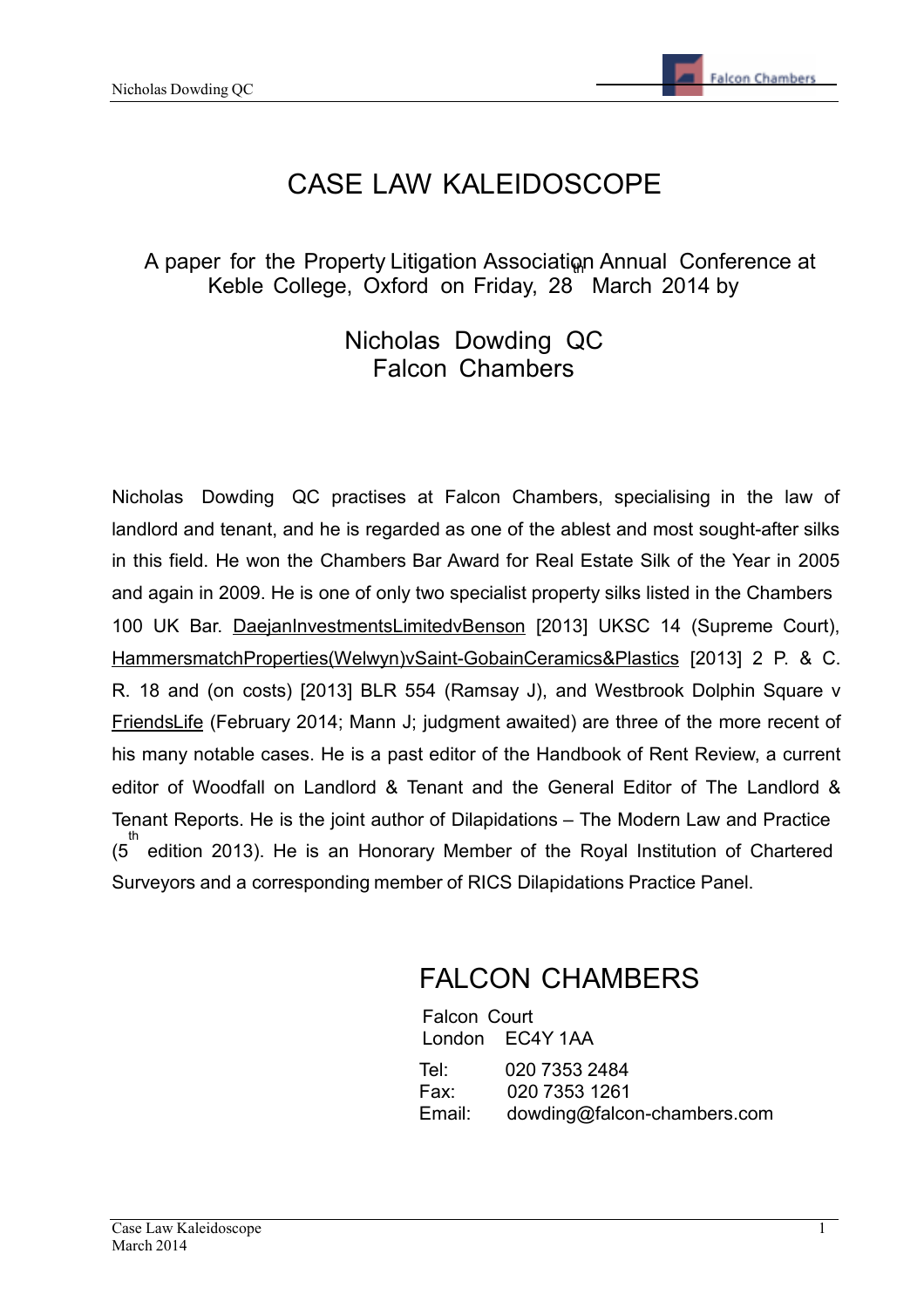

My brief this year (as in previous years) is to focus on the top 5 or so property law cases decided in the previous twelve months. It is fair to say that as regards significant property cases, the past year has been somewhat barren when compared with earlier years, so that the selection task has not been quite as hard as usual, although I have still omitted a fair number of cases that I might otherwise have included. Nonetheless, I hope that the following selection will be of general interest to property practitioners.

Break clauses

## BNP Paribas Securities Trust Co (Jersey) v Marks & Spencer [2013] EWHC 1279 (Ch.) (Morgan J)

h<br>An office lease contained a tenant's right to break on (so far as relevant) 24 <sup>th</sup> January 2012 on giving at least six months' notice. The break clause provided that the lease would only determine as a result of a notice if (i) on the break date there were no arrears of Basic Rent or VAT on Basic Rent, and (ii) on or prior to the break date, the tenant paid to the landlord £919,800 plus VAT. A break notice was served on  $7^{th}$  July 2011 to determine the term on 24<sup>th</sup> January 2012. On 25<sup>th</sup> December 2011 it paid the quarter's Basic Rent due on that date in full. On 18<sup>th</sup> January 2012 it paid the sum of £919,800 plus VAT. The lease duly determined on  $24^{th}$  January 2012. The tenant accepted that it had been liable to pay the December quarter's rent in full, but argued that it was entitled to be repaid an apportioned part of the rent so paid (plus other sums) for the period from 25 th January 2012 to 24 th March 2012.

#### Morgan J held:

(1) Absent the break clause, the amount payable on the last quarter day of the lease (25<sup>th</sup> December 2017) before it expired by effluxion of time (2<sup>nd</sup> February 2018). would be a proportionate part of the rent from  $25^{th}$  December 2017 to  $2^{nd}$ February 2018. That result would follow from the words "proportionately for any part of a year" in the reddendum, but the court would reach the same result even if those words had not appeared following the common sense view expressed by Peter Gibson LJ in York v Casey; 1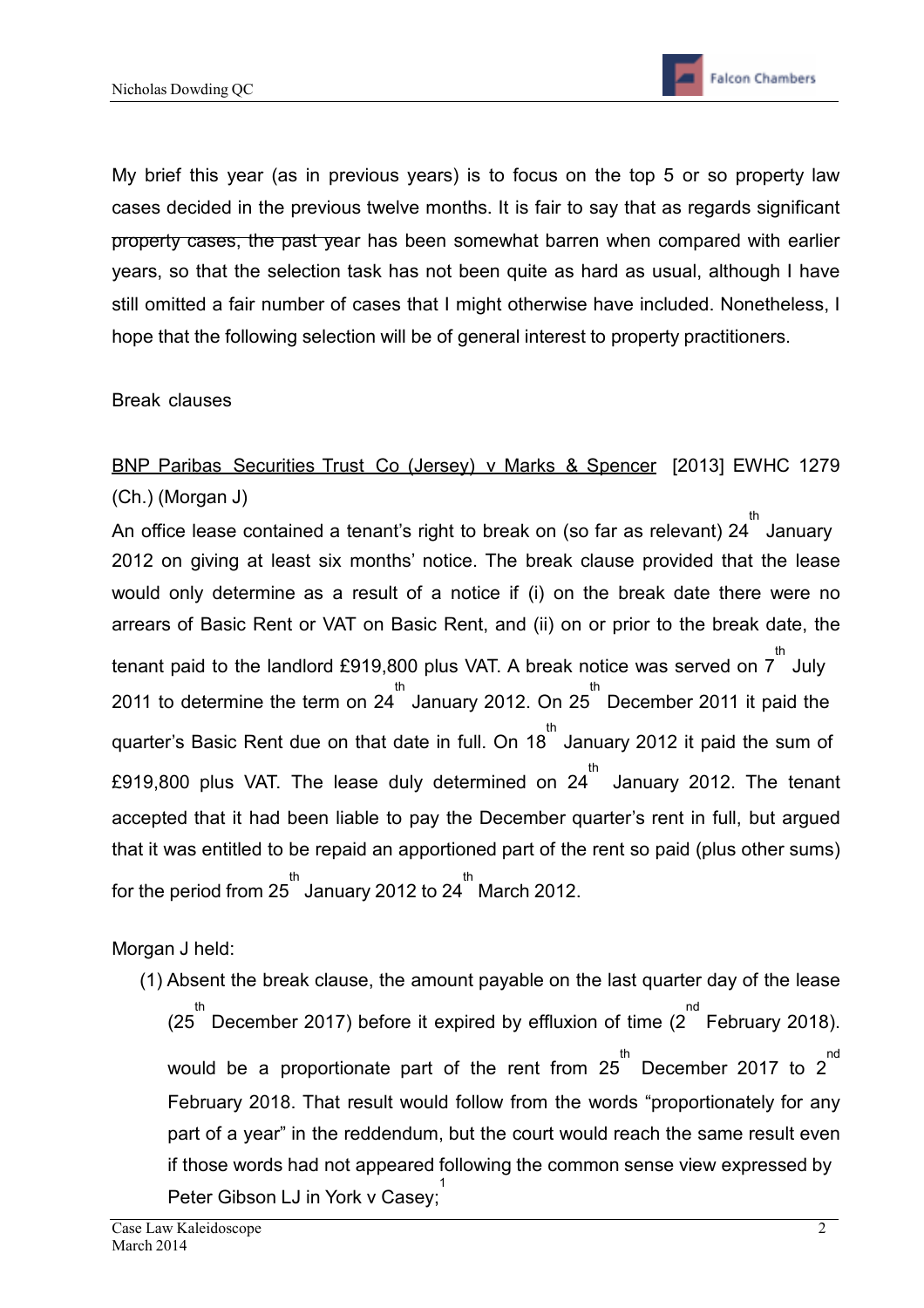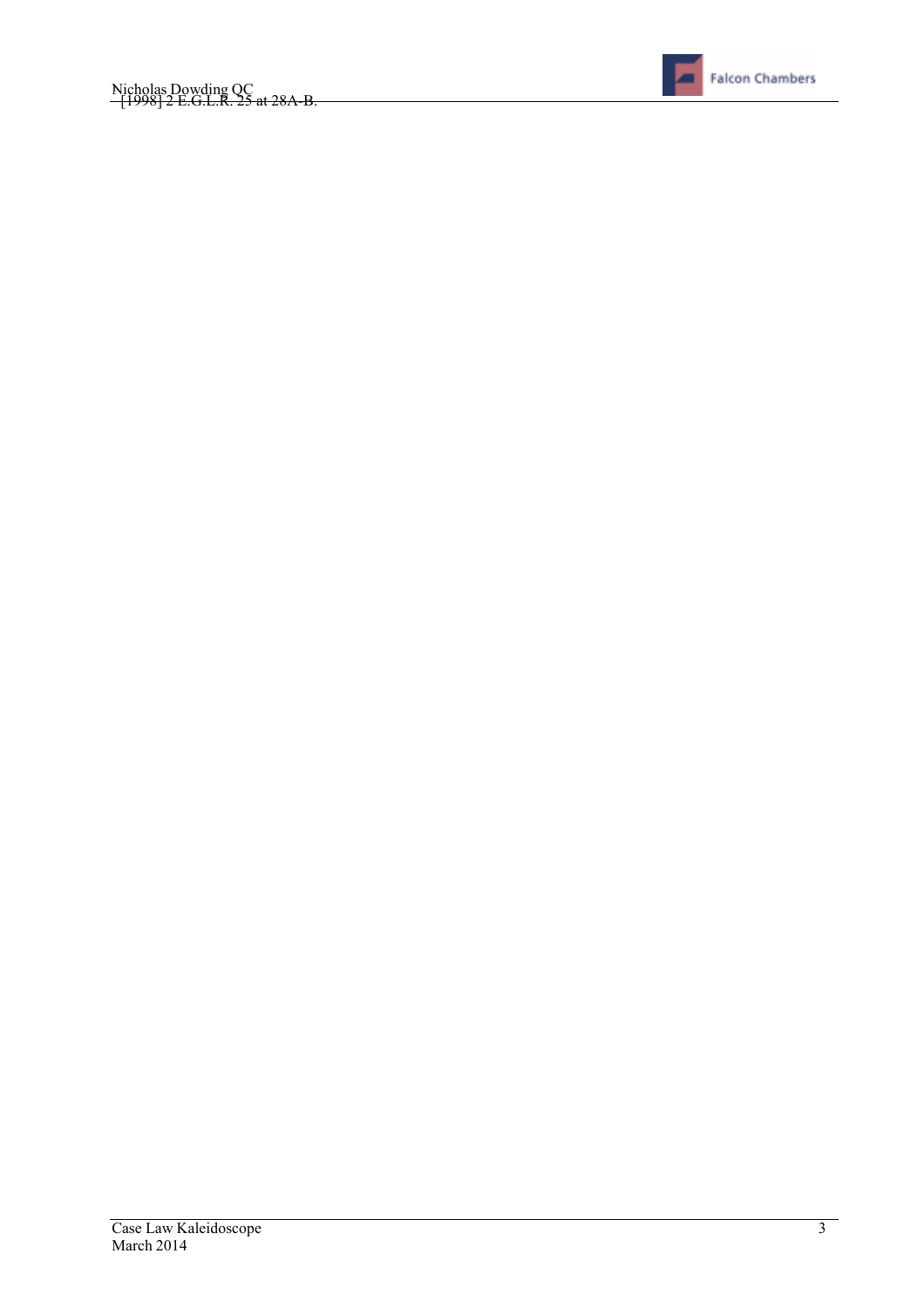- (2) If it had been certain as at  $25^{th}$  December 2011 that the lease would end on the break date, the tenant would then have been in the same position, i.e. he would have been obliged to pay only an apportioned part of the quarter's rent payable on 25 th December 2011;
- (3) It was not certain as at 25<sup>th</sup> December 2011 that the lease would end on the break date because the sum of £919,800 plus VAT had not then been paid. The tenant was therefore liable to pay the quarter's rent in full;
- (4) The lease did not contain any express term entitling the tenant to recover at a later date an apportioned part of the quarter's rent so paid, nor was the tenant entitled to recover such rent under the law of restitution;
- (5) However, the lease did contain an implied term entitling the tenant to be repaid on and after the break date an apportioned part of the rent in respect of the period from 25<sup>th</sup> January 2012 to 24<sup>th</sup> March 2012. Such term spelt out in express words what the lease, read against the relevant background, would reasonably have been understood to mean;
- (6) A similar conclusion was to be reached in respect of a car park licence fee, insurance rent and service charge which had also been paid in full prior to the break date.
- NOTE: The judge granted the landlord permission to appeal to the Court of Appeal. The appeal is to be heard on 24<sup>' th</sup> March 2014.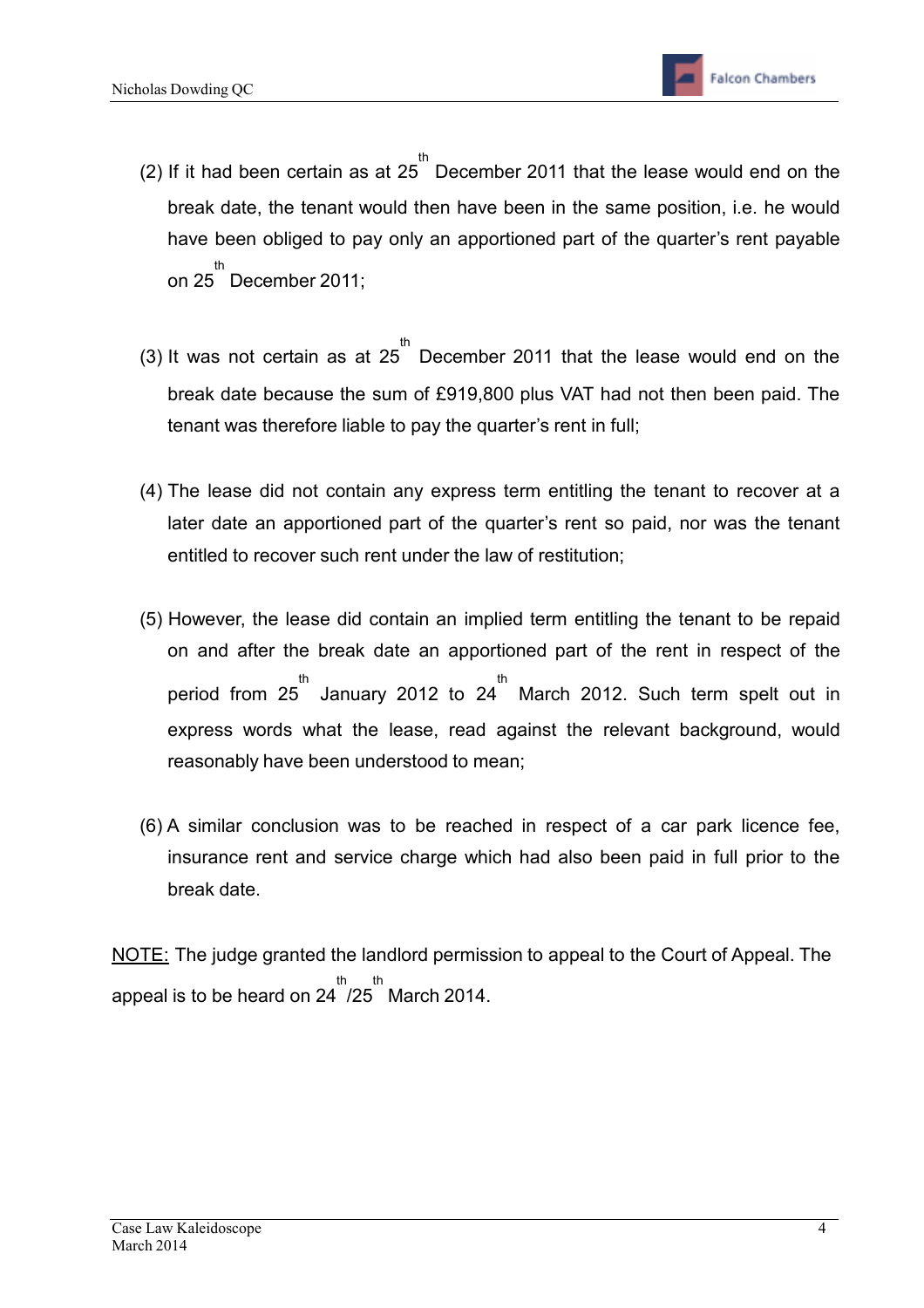## **Sureties**

Topland Portfolio No. 1 v Smiths News Trading [2014] 1 P.& C. R. 17 (Court of Appeal)

L let commercial premises to T for 35 years with S as surety. The lease prohibited alterations to the demised premises. L granted a licence to T (to which S was not a party) which permitted certain alterations. S argued that it was released from its obligations as surety under the rule in HolmevBrunskill (1878) 3 QBD 495. That rule was expressed by Cotton LJ, with whom Thesiger LJ agreed, as follows:

"The true rule in my opinion is that if there is any agreement between the principals with reference to the contract guaranteed, the surety ought to be consulted, and if he is not consented to the alteration, although in cases where it is without inquiry evident that the alteration is unsubstantial, or that it cannot be otherwise than beneficial to the surety, the surety may not be discharged; yet, that if it is not self-evident that the alteration is unsubstantial, or otherwise one which cannot be prejudicial to the surety, the court will not, in an action against the surety go into an inquiry as to the effect of the alteration, or allow the question, whether the surety is discharged or not, to be determined by a finding of a jury as to the materiality of the alteration or on the question whether it is to the prejudice of the surety, but will hold that in such a case the surety himself must be the sole judge of whether he will consent to remain liable notwithstanding the alteration, and that if he has not so consented he will be discharged."

S argued that (i) the licence amounted to a variation of the lease without its consent, and (ii) it was far from self-evident that such variation was insubstantial or one which could not be prejudicial to S, because the effect of the works was to enlarge the burden of performing T's covenants to repair and decorate.

L advanced three arguments.

The first was that the definition of "the demised premises" in the lease incorporated "all additions, alterations and improvements thereto". Other parts of the lease also referred to additions, alterations and improvements to the demised premises. Accordingly, S must be taken to have appreciated that the burden of performing the tenant's covenants would increase if the premises were added to, altered or improved. The Court of Appeal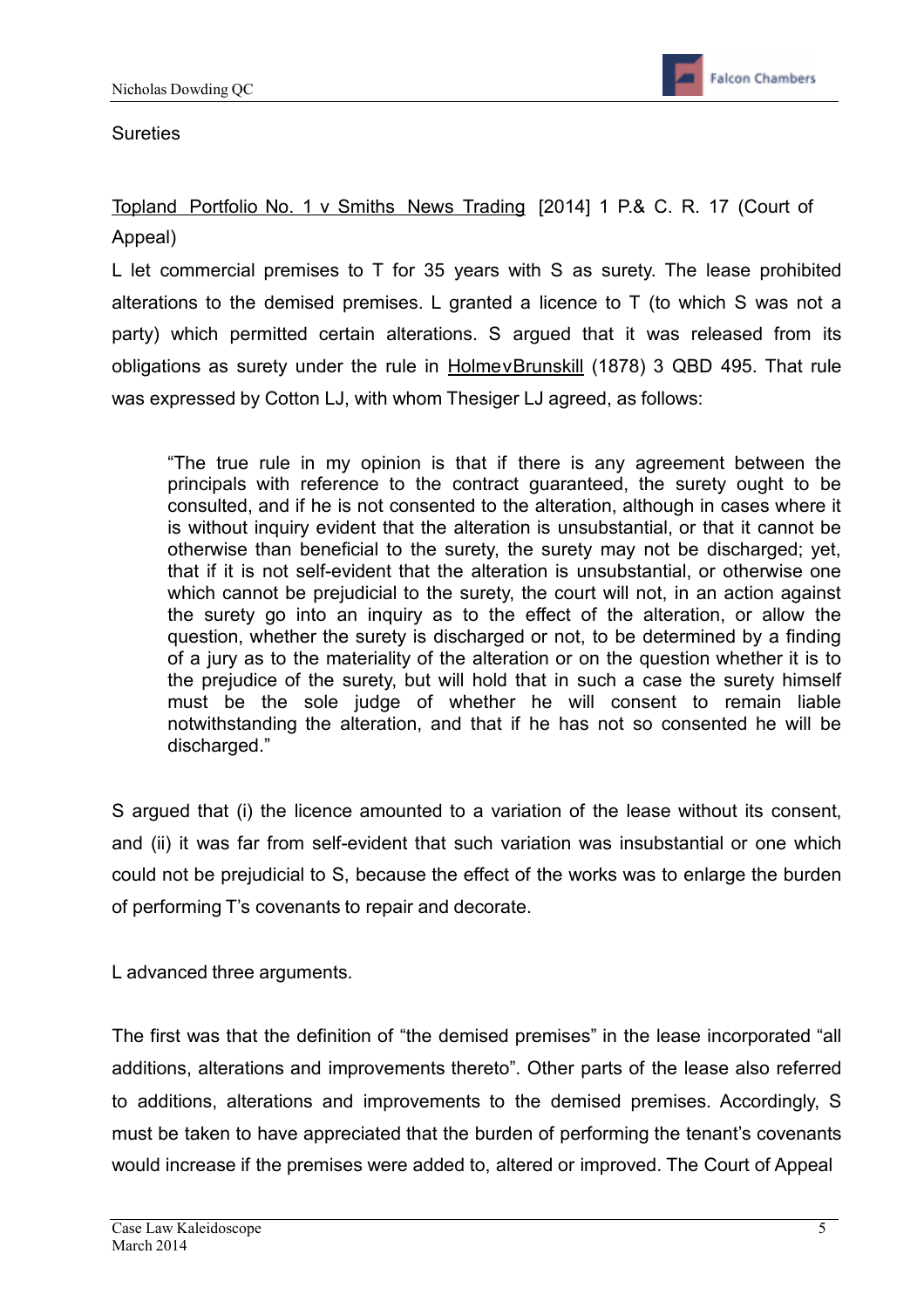rejected that argument. S would have known that the burden of performing the tenant's covenants could not be increased as a result of additions etc., because no additions etc. could be made unless L consented outside the framework of the lease, in which event S was entitled to expect that its consent would be sought.

L's second argument was that the licence was a "forbearance" within the meaning of the proviso to the surety covenant whereby S was liable "notwithstanding any neglect or forbearance on the part of the Lessor … to enforce observance or performance of any of the covenants or conditions on the Lessee's part ….". That argument was also rejected. On the proper construction of the proviso, "forbearance" connoted a decision by the landlord not immediately to enforce the observance or performance of a covenant against a tenant who is in breach: it was not concerned with prior authorisation.

L's third argument was that even if the licence did not amount to a "forbearance", it amounted to a giving of time within the meaning of the proviso, because it postphoned the date on which the covenant against alterations was enforced. That argument also failed. As before, the essential point was that the tenant was not in breach of the covenant against alterations when the licence was granted. The licence did not postphone the time at which the landlord was entitled to require the tenant to remove the works: rather, it granted the tenant permission to construct the works.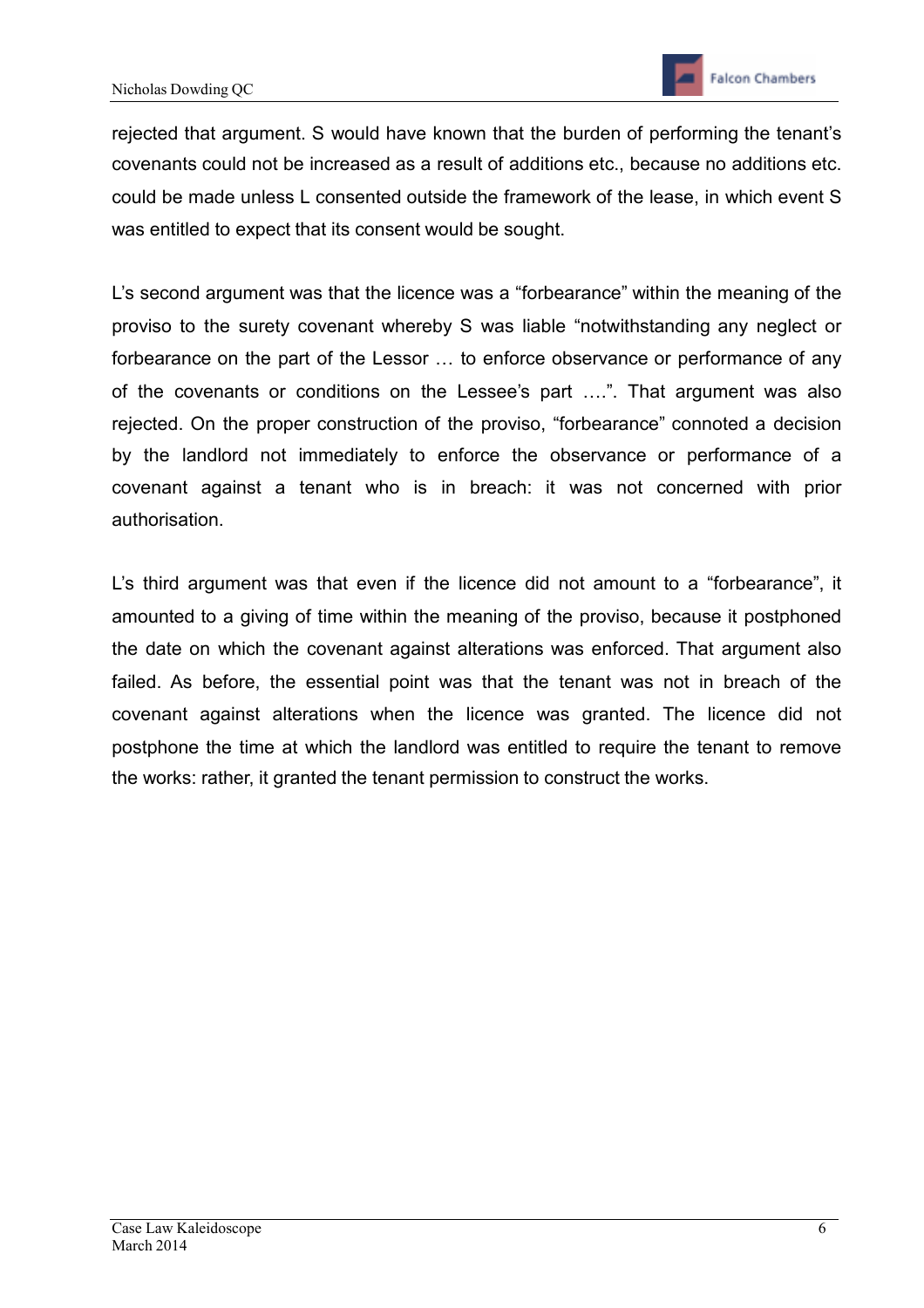Fixtures

## Peel Land & Property (Ports No. 3) v TS Sheerness

## At first instance: [2013] EWHC 1658 (Ch) (Morgan J)

The issue in this case was whether the tenant of a steel works was entitled to remove large parts of its plant. The site had been let to it by a building lease granted in 1971 for 125 years, under which it agreed to erect a new building consisting of a fully equipped steel making plant and rolling mill, capable of producing not less than 50,000 tons of steel products per annum. The tenant's case was that the plant in question constituted tenant's fixtures or, in some cases, chattels, which were removable under the general law. The landlord contended that (i) the majority of items were neither tenant's fixtures nor chattels, and (ii) in any event, the right of removal during the term had been excluded by certain terms of the lease, including clause 2(6), which was (as varied) as follows:

"(6) Not at any time during the said term to erect make or maintain or suffer to be erected made or maintained any building erection alterations or improvements nor to make or suffer to be made any change or addition whatsoever in or to the said premises save in connection with the use of the said premises for such industrial purpose as may from time to time be approved by the Lessors under clause 2(14)"

As regards the issue of whether the items were tenant's fixtures or chattels, the judge reviewed the relevant legal principles and considered in some detail the facts relating to each disputed item. The judgment repays reading on both counts. He held in particular:

- (1) The fact that removal of a particular item would have an adverse impact on the ability of the rest of the plant to function as intended does not prevent the item being removable: the test focuses on the physical condition of what remains (i.e. whether there is irreparable damage) rather than on its ability to function on its own, absent the removed item;
- (2) The test for removability requires that the item retain its essential character and value, but that does not require one to ascertain the second hand value of the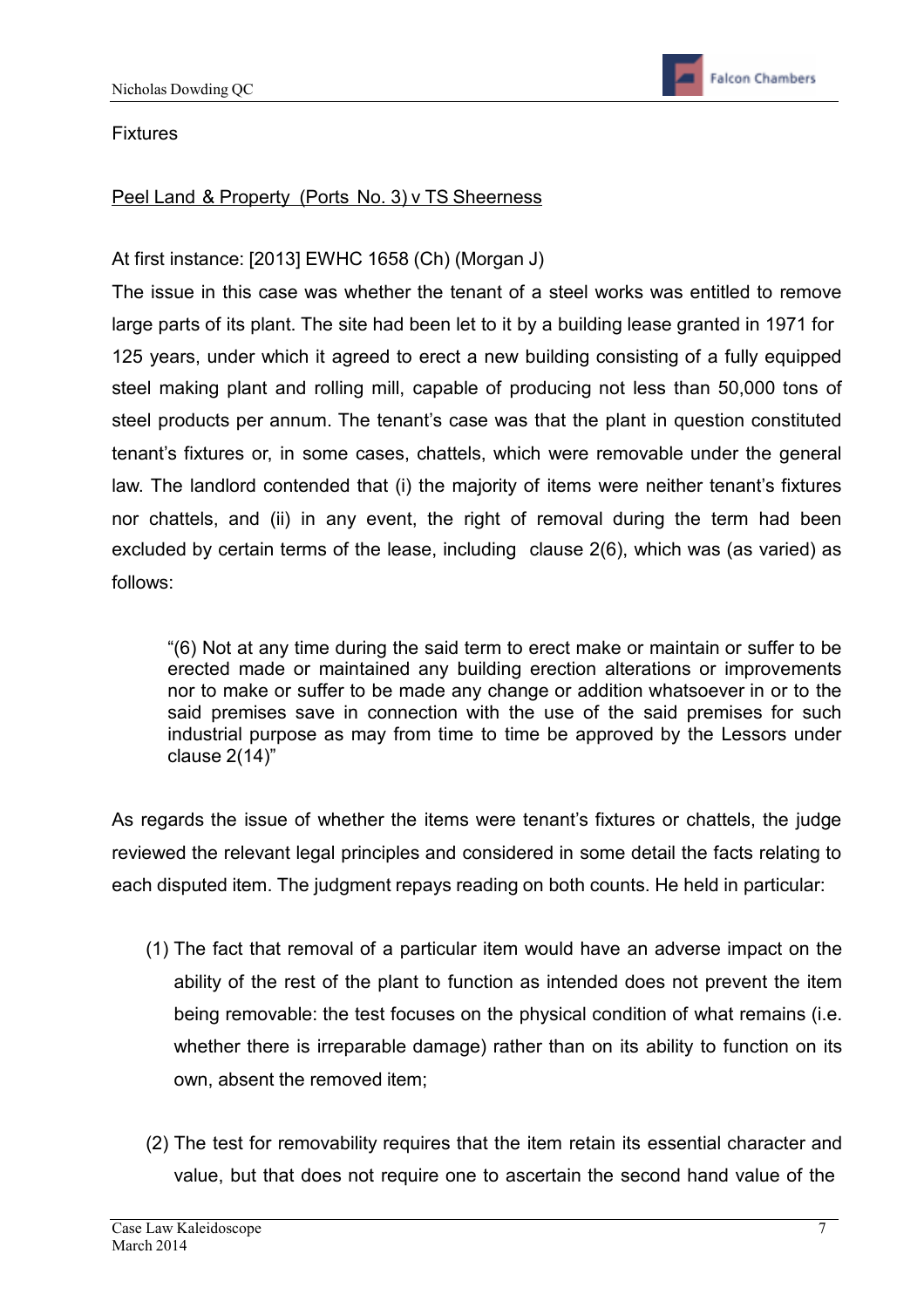removed item and ask whether that value is greater or less than the market value of the item, sold as scrap. The question as to whether an item, when severed, will retain its essential utility and value must be given the same answer whether it is asked just after the item is annexed or many years later, so that the market value of the item when it is about to be severed cannot be the basis of the distinction between what is removable and what is not;

(3) The principle that an item which when affixed becomes an integral part of the demised land or building is not a tenant's fixture does not mean that just because something can be called a "building", it cannot for that reason be a tenant's fixture: that is particularly so in relation to buildings which are prefabricated and then assembled on site and which can later be taken apart and re-erected elsewhere.

The judge further held that the right of removal had not been excluded by the terms of the lease. In so holding, he relied first on a dictum of Vaughan Williams LJ in Lambourn vMcLellan [1903] 2 Ch. 268 (cited in Woodfall) to the effect that "if the landlord wishes to restrict his tenant's ordinary right to remove trade machinery or fixtures attached to the demised premises … the landlord must say so in plain language. If the language used leaves matters doubtful, the ordinary right of the tenant to remove trade fixtures will not be affected", and second on the principle established in MowatsvHudsonBros (1911) 105 LT 400 and YoungvDalgety [1987] 1 EGLR 116 that a covenant to install fixtures does not in itself prevent the tenant from removing them.

## On appeal: [2014] EWCA Civ 100

The landlord appealed to the Court of Appeal on the sole ground that the judge was wrong to have held that clause 2(6) did not prevent removal. Its appeal succeeded.

The court held that there is no rule of law that "especially clear words" must be used in order to exclude a tenant's right to remove fixtures. Rimer LJ (with whom McFarlane LJ agreed) expressed himself as follows:

<sup>&</sup>quot;…. the guidance provided by, or rule stated in, Lambourn v. McLellan amounts to no more than a statement that if a tenant's prima facie right to remove tenant's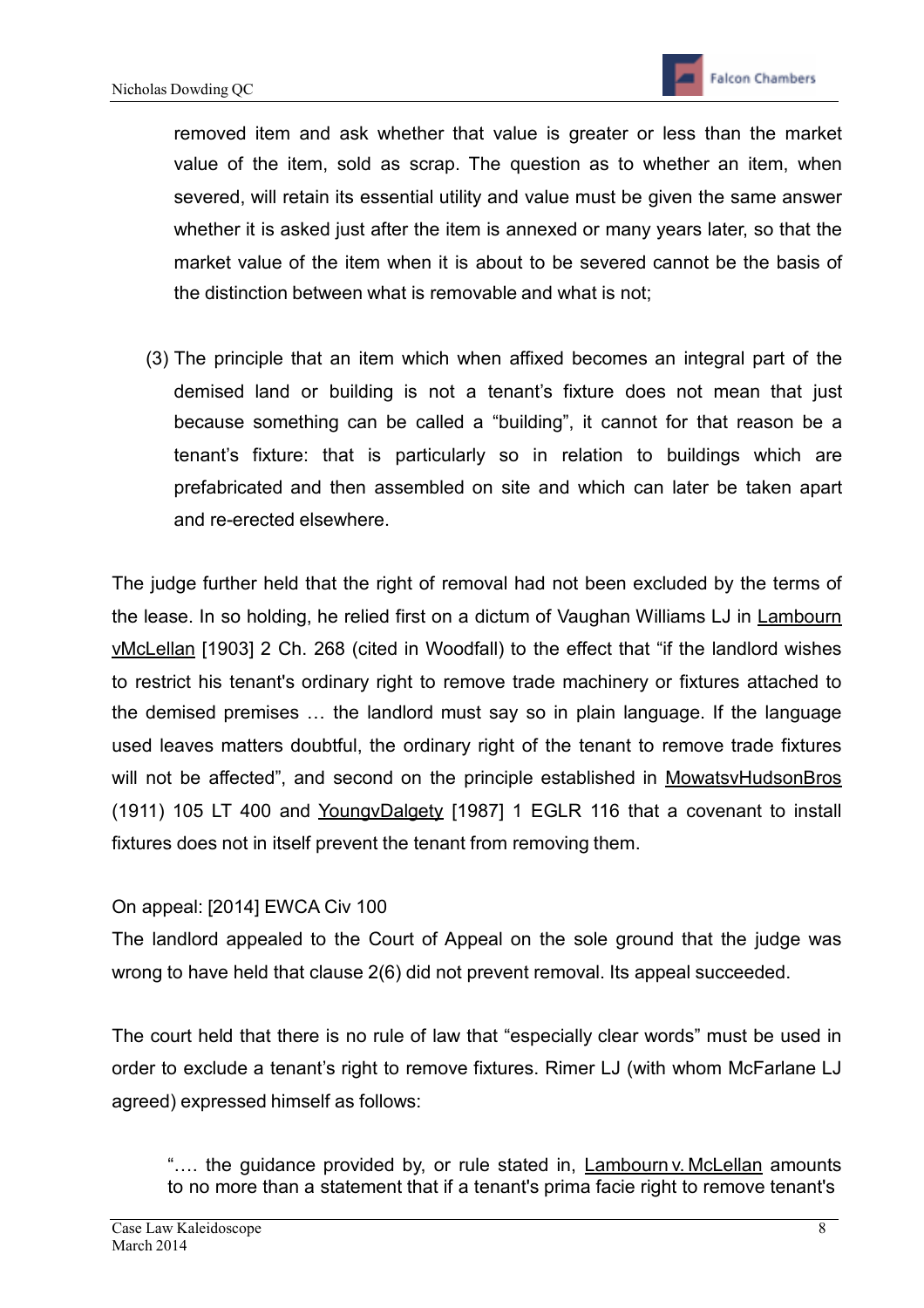

fixtures is to be ousted, the language of the lease must make that clear. The rule was not prescribing how such language should do so; and whether or not, in any case, it does make it clear must in my view be a question to be answered by a consideration of the language of the particular lease, applying to it the approach to the construction of contractual documents that Lord Hoffmann summarised in Investors Compensation Scheme v West Bromwich BS [1998] 1 WLR 896 at 912/913. If the outcome of that exercise is that the court arrives at a confident conclusion that the intention of the parties was that the tenant's right to remove tenant's fixtures was to be ousted, that will be the effect of the lease. If the court's conclusion is that the exercise leaves it unsure that that was the intention of the parties, or perhaps that the lease is ambiguous as to whether that was their intention, the right will not be removed. That is not a revolutionary concept: if a party to a document claims that it has the effect of removing the other party's common law rights, it is obvious that the document must make it clear that it does."

#### Vos LJ said:

"42 I completely accept that, if there is to be a contractual inhibition on the tenant's legal right to remove tenant's fixtures, that inhibition must be clearly stated. But, as it seems to me, something that is determined on normal principles of construction to be the proper meaning of an unambiguous provision in a lease must be regarded as being clearly stated.

43 It would be remarkable if the court could conclude (a) that the proper meaning of the provisions of a lease was that tenant's fixtures could not be removed, but (b) that that meaning was not adequately clearly stated to permit it to be given effect. Such a conclusion would throw the entire process of contractual interpretation into doubt. The process is designed to achieve a single proper construction, not several possible answers.

44 Put another way, if the provision in question is ambiguous and has two or more equally possible meanings, the process of construction itself will take into account the policy of the law to the effect that tenants should generally be permitted to remove their trade fixtures in order to encourage commercial investment (see paragraph 13.142 of Woodfall). In such a case the provision in question would, other things being equal, be likely to be construed as not interfering with the tenant's right under the general law."

The court further held that the reference to "the said premises" in clause 2(6) meant the land and buildings from time to time, and therefore included tenant's fixtures which were part of the buildings whilst affixed. The tenant was therefore precluded during the term from removing any tenant's fixtures save as permitted by the proviso to that clause.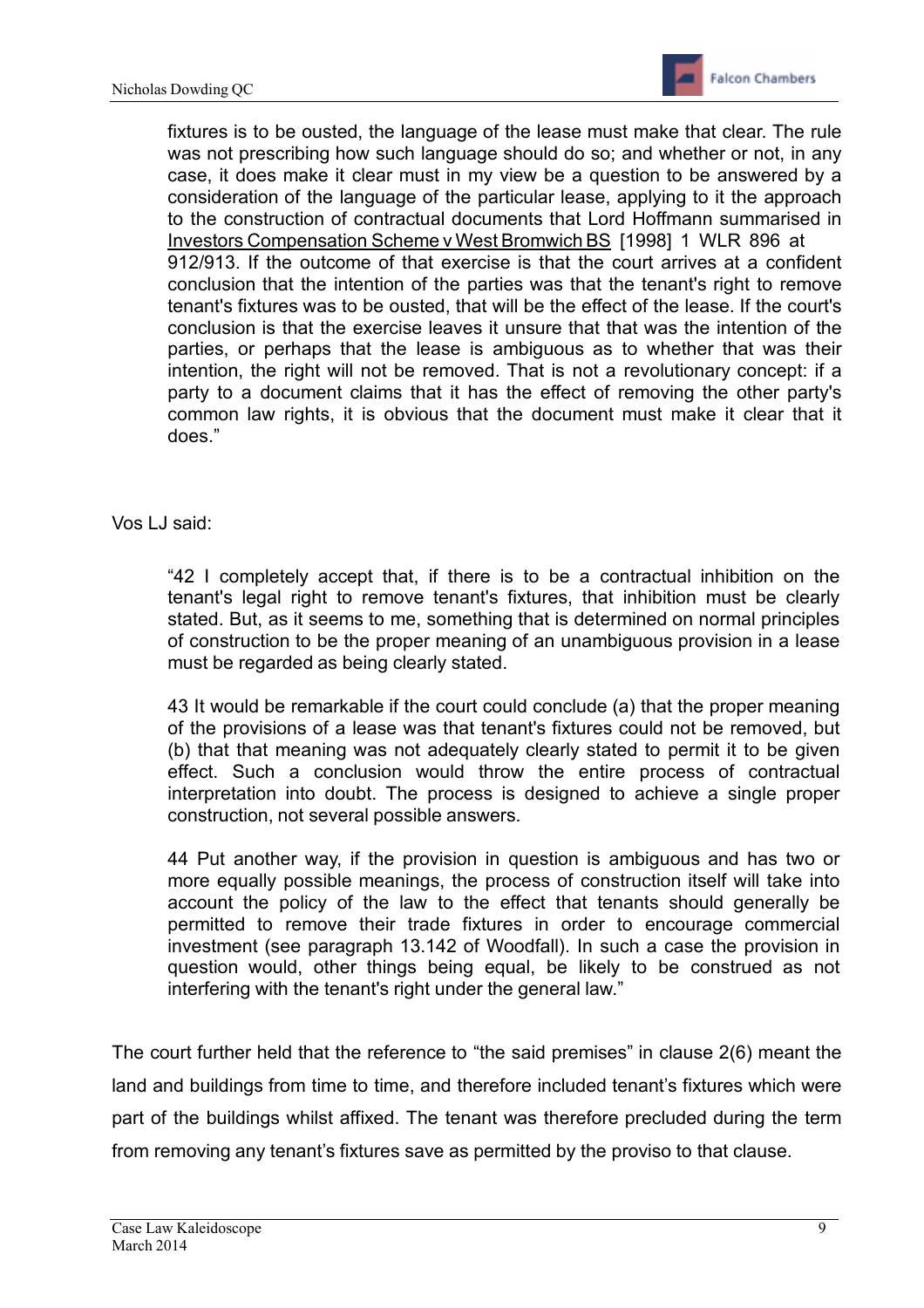## Administration/winding up

## Re Games Station Limited [2014] EWCA Civ 180 (Court of Appeal)

In Goldacre(Offices)vNortelNetworksUK [2009] EWHC 3389 (Ch.) it was decided at first instance that if a quarter's rent (payable in advance) falls due during a period in which the administrators are retaining the property for the purposes of the administration, the whole of the quarter's rent is payable as an administration expense even if the administrators give up occupation later on in the same quarter. In Leisure (Norwich)IIvLuminarLavaIgnite [2012] EWHC 951 (Ch.) it was decided, also at first instance, that where a quarter's rent payable in advance falls due before entry into administration, none of it is payable as an administration expense even if the administrators retain possession for the purposes of the administration: it is simply provable as a debt in the administration. One consequence of these decisions is that it has become more common for companies to enter into administration on the date immediately following the quarter day, thus avoiding liability to pay the rent in full even if they retain possession.

The Court of Appeal has now overruled both cases. The "liquidation expenses principle", by virtue of which an administrator or liquidator who retains possession for the benefit of the insolvency process must pay the rent in full (also known as the "salvage principle" or "the Lundy Granite principle") is founded on equitable grounds, not on whether the rent is apportionable at common law or under statute. The true principle is that the administrator or liquidator must make payments at the rate of the rent for the duration of the period for which he retains possession for the benefit of the insolvency process, the rent being treated for that purpose as accruing from day to day. Lewison LJ, with whom Sharp and Patten LJJ agreed, said:

"100 The result of Goldacre and Luminar has left the law in a very unsatisfactory state. If rent is payable in arrear then the office holder must pay the rent as an expense of the liquidation or administration (as the case may be) for any period during which he retains possession of the property for the benefit of the insolvency process. If appropriate that liability will be apportioned so as to reflect, as precisely as possible, the true extent of the benefit. If, by contrast, the rent is payable in advance no such apportionment is possible. In some cases this will result in the office holder paying more than the true benefit (as in Goldacre). In other cases it will result in his paying less (as in Luminar).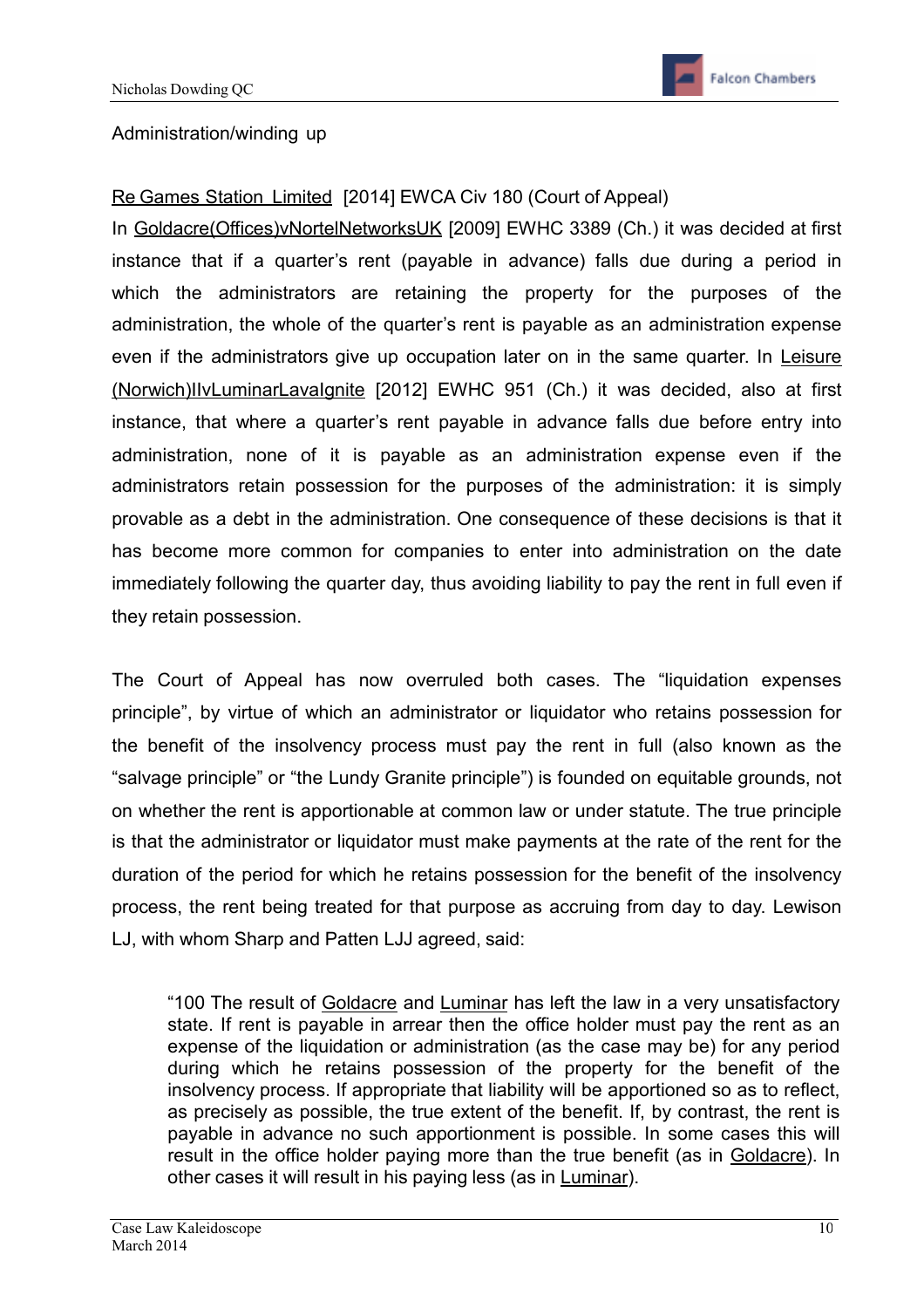101 The true extent of the principle, in my judgment, is that the office holder must make payments at the rate of the rent for the duration of any period during which he retains possession of the demised property for the benefit of the winding up or administration (as the case may be). The rent will be treated as accruing from day to day. Those payments are payable as expenses of the winding up or administration. The duration of the period is a question of fact and is not determined merely by reference to which rent days occur before, during or after that period."

## Negotiating/Wrotham Park damages

## Eaton Mansions (Westminster) v Stinger Compagnia de Inversion [2013] EWCA Civ 1308 (Court of Appeal)

The tenant under long leases of two flats in a block of mansion flats unlawfully installed air conditioning equipment on the roof for periods from June 2007 to February 2008 and again from December 2008 to March 2010. The landlord claimed damages for trespass. It accepted that it had suffered no direct loss of any substance. However, it contended that it was entitled to damages calculated by reference to the court's assessment of what the tenant would have had to pay at the commencement of the period of trespass for permission to place the equipment on the roof. It argued that the parties should be assumed to have been negotiating for a consent which would have subsisted for the duration of the tenant's leases, because at the relevant time it was clear that the tenant wanted a right to install permanent air conditioning in the flats which would then be sold on that basis, and that he was not then interested in a temporary permission which could not be passed on to a buyer. The landlord had therefore lost by the trespass the opportunity of negotiating a price for such permanent permission, which (it said) would have been a substantial six figure sum. By contrast, a temporary unassignable consent subsisting only for the period of the trespass would have had a very limited value, which the judge at first instance assessed at £6,000.

The Court of Appeal held that the question did not depend on the general principle that in the hypothetical negotiations no account is to be taken of post-valuation events. Instead, the question was the more fundamental one of what was to be taken to be the subject matter of the negotiations. The hypothetical negotiations for a licence fee were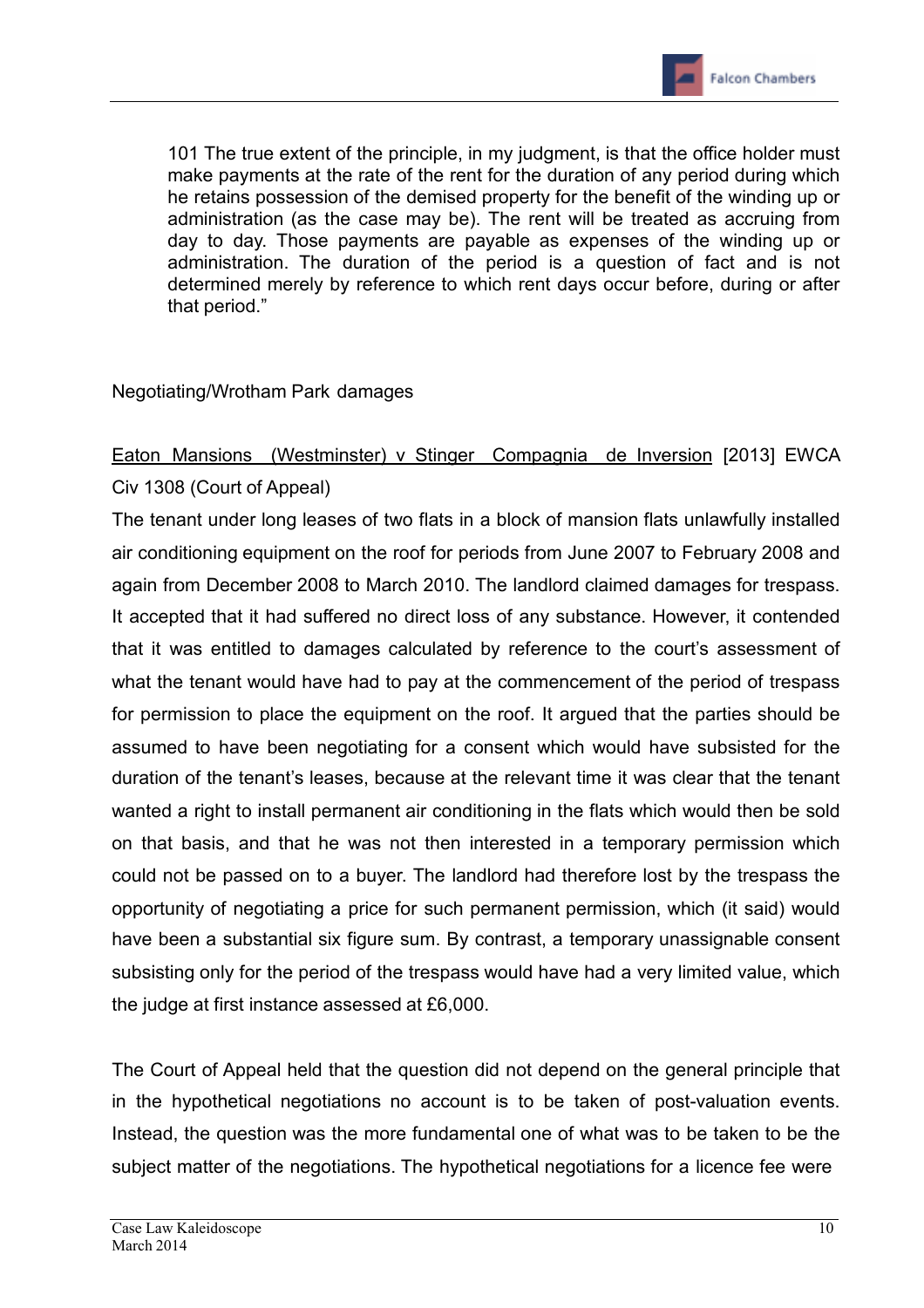

a convenient means of valuing the benefit to the trespasser and, in that sense, the loss to the claimant. Damages should be assessed by reference to the actual period of trespass. The valuation construct was that the parties were to be treated as having negotiated for a licence which covered the acts of trespass that actually occurred. Anything else would disconnect the licence fee, and therefore the damages, from the legal wrong for which they were intended to provide compensation. That conclusion followed inevitably from the requirement that damages should be compensation for the loss suffered in the sense of what the tortfeasor has gained from his trespass.

The court further held (overruling MessengerNewspapersGroupvNationalGraphical Association [1984] IRLR 397) that although aggravated damages may be awarded in a case of trespass where the defendant's conduct has been high-handed, insulting or oppressive, such damages are designed to compensate the claimant for distress and injury to feelings caused by the defendant's conduct, and cannot therefore be awarded to a limited company.

Injunction or damages in lieu?

## Coventry v Lawrence [2014] UKSC 13 (Supreme Court)

This case concerned a claim for an injunction to restrain an alleged nuisance resulting from the use of land for speedway racing. The Supreme Court decided a number of important points in relation to the law of nuisance, including (i) the extent to which it is possible to obtain by prescription a right to commit what would otherwise be a nuisance by noise (it is); (ii) the extent to which the principle that coming to the nuisance is no defence remains good law (it does, although the position may be different where the only reason why the defendant's pre-existing activity is alleged to constitute a nuisance is that the claimant has changed the use of, or built on, his land); (iii) the circumstances in which a defendant can rely on his activities as constituting part of the character of the locality; and (iv) the relevance of the existence and terms of any planning permission to the question whether the defendant's activities amount to a nuisance, and if so, the appropriate remedy.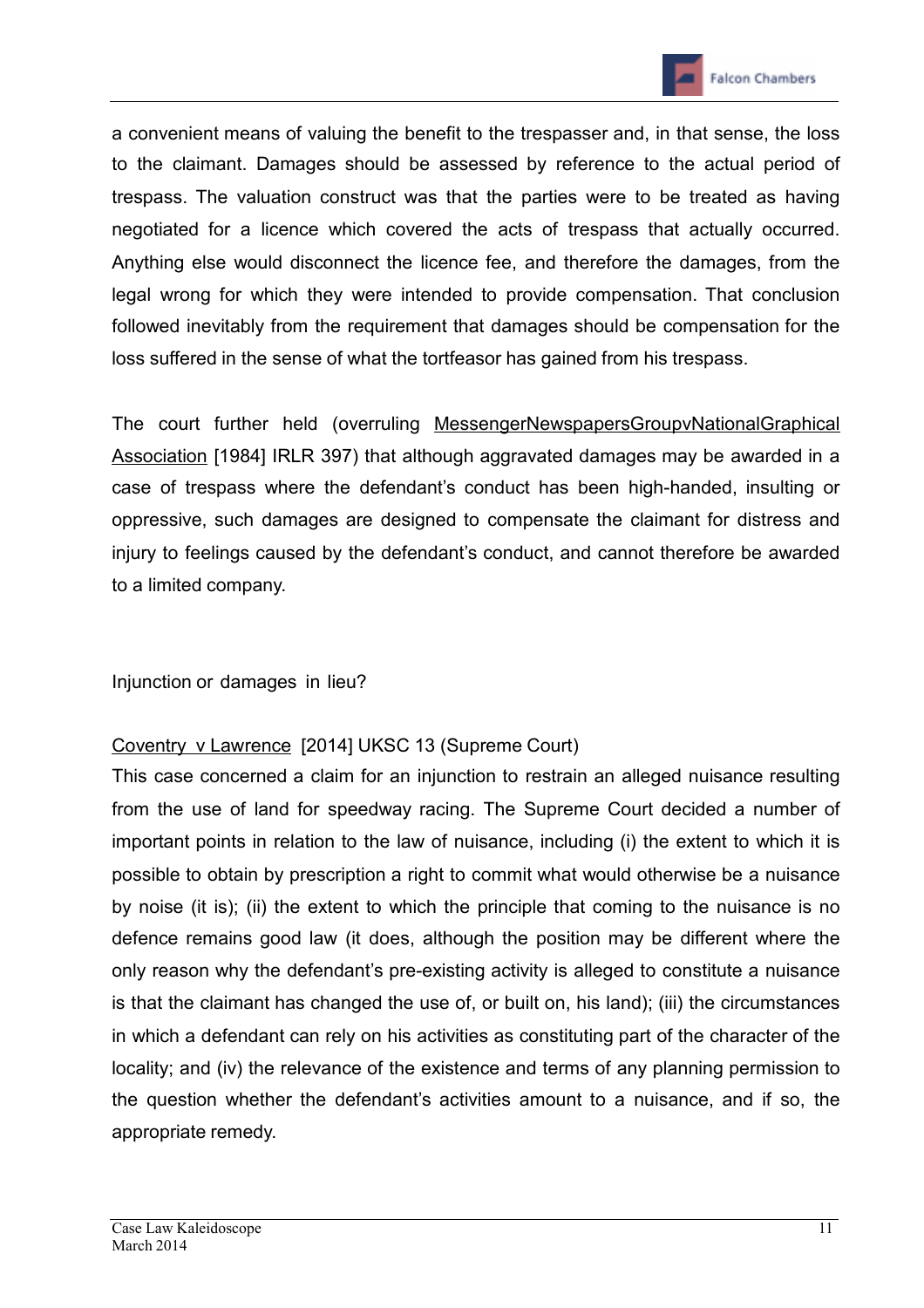

Of particular interest to property practitioners, however, are the Court's observations on A L Smith LJ's "good working rule" in ShelfervCityofLondonElectricLightingCo [1895] 1 Ch. 287. As is well-known, that rule created a strong presumption in favour of an injunction, to be displaced only if four narrowly defined tests were satisfied (namely, that (i) the injury to the claimant's legal rights is small; (ii) and is one which is capable of being estimated in money; (iii) and is one which can be adequately compensated by a small money payment; and (iv) and the case is one in which it would be oppressive to the defendant to grant an injunction). That rule was held to be the correct approach in (among other cases) ReganvPaulPropertiesDPFNo.1 [2007] Ch. 135, in which the Court of Appeal granted an injunction in a rights of light case. However, the Supreme Court has now made it clear that the court's approach to damages in lieu of an injunction should be much more flexible than that suggested in Regan. Lords Sumption and Mance went so far as to say that the decision in Shelfer was "out of date and .... it is unfortunate that it has been followed so slavishly". The court declined to lay down more precise guidelines, although Lord Neuberger said this:

"121 ... I would accept that the prima facie position is that an injunction should be granted, so the legal burden is on the defendant to show why it should not. And, subject to one possible point, I would cautiously (in the light of the fact that each case turns on its facts) approve the observations of Lord Macnaghten in Colls, where he said:

"In some cases, of course, an injunction is necessary — if, for instance, the injury cannot fairly be compensated by money — if the defendant has acted in a high-handed manner — if he has endeavoured to steal a march upon the plaintiff or to evade the jurisdiction of the Court. In all these cases an injunction is necessary, in order to do justice to the plaintiff and as a warning to others. But if there is really a question as to whether the obstruction is legal or not, and if the defendant has acted fairly and not in an unneighbourly spirit, I am disposed to think that the Court ought to incline to damages rather than to an injunction. It is quite true that a man ought not to be compelled to part with his property against his will, or to have the value of his property diminished, without an Act of Parliament. On the other hand, the Court ought to be very careful not to allow an action for the protection of ancient lights to be used as a means of extorting money."

122 The one possible doubt that I have about this observation relates to the suggestion in the antepenultimate sentence that the court "ought to incline to damages" in the event he describes. If, as I suspect, Lord Macnaghten was simply suggesting that, if there was no prejudice to a claimant other than the bare fact of an interference with her rights, and there was no other ground for granting an injunction, I agree with him. However, it is right to emphasise that,